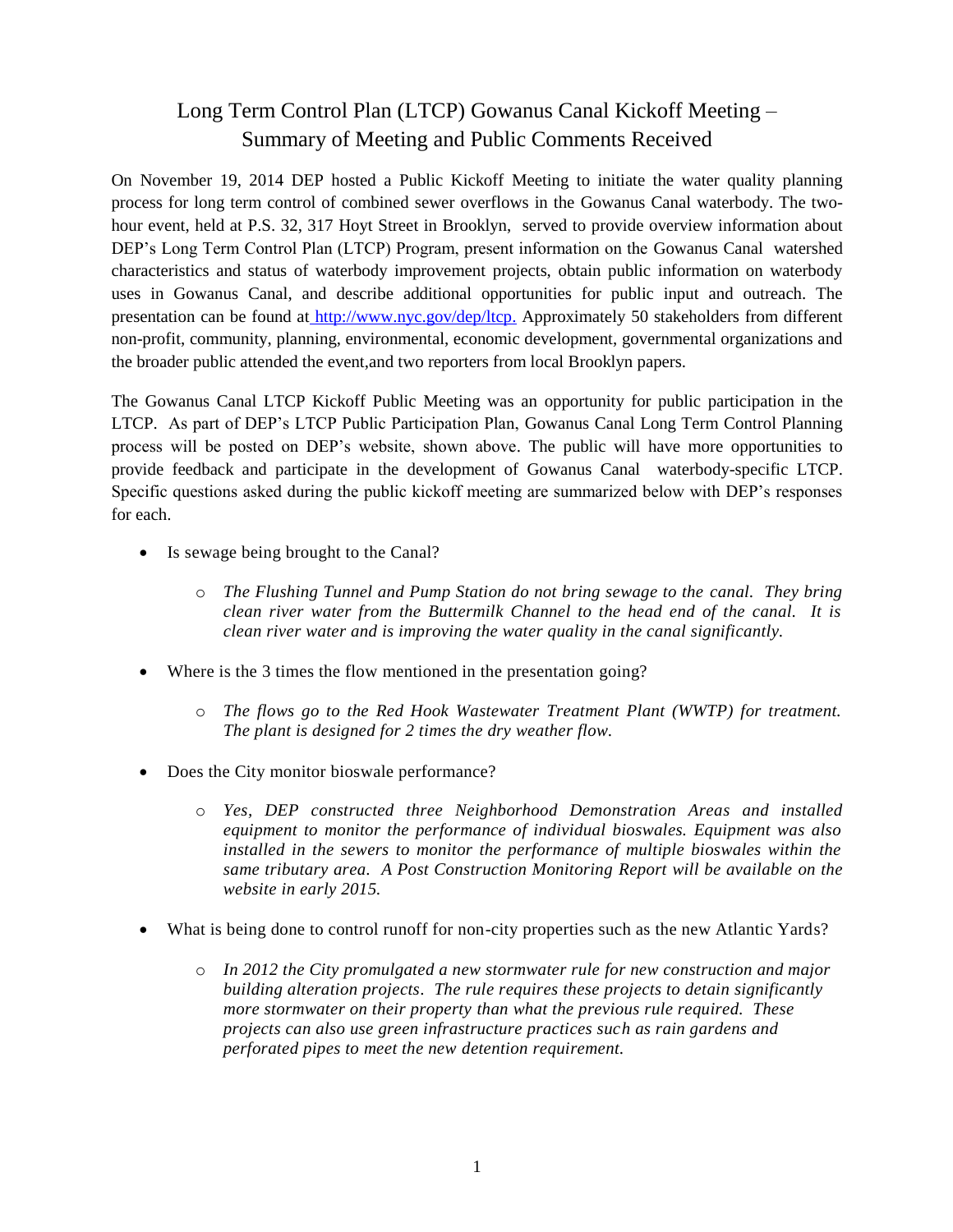- Why is DEP in the process of suing the DEC?
	- o *The issues associated with the current litigation are complex. DEP and DEC are working to determine the best plan for water quality improvements. The social and economic impacts are being evaluated. DEP hopes a resolution will be reached in the near future.*
- Why is DEP just getting going on this since the guidance dates back to 1994?
	- o *DEP has been working on CSO issues for over two decades with significant progress made in improving water quality throughout the City during that time period. The recently completed upgrade of the Gowanus Flushing Tunnel and Wastewater Pumping Station is one example of the projects that the City has invested in to reduce CSOs and improve water quality. DEP and DEC have worked together in 2012 to develop schedules for the LTCPs and related work which will set the direction for future water quality improvments throughout the City.*
- What are the water quality objectives for the Gowanus Canal?
	- o *The DEP and DEC goal is to improve the water quality in the canal. The recent operation of the Flushing Tunnel and Pump Station brings clean water from the East River to the head end of the canal and significant improvement in water quality has resulted. The canal may be upgraded to Class SB in the future.*
- Did you include hurricane Sandy in the modeling forecasts?
	- o *The water quality modeling is done for a full 10 year period to account for fluctuations in rainfall. Sandy was not a high rainfall event and is not included in the 10 year modeling data. Most of the damage was due to tidal surge and wind.*
- Is DEP going to look at other data such as citizens' data?
	- o *DEP will look at all data. Please submit any data to DEP.*
- How do DEP and EPA goals intersect?
	- o *DEP uses a toolbox of alternatives for the evaluation step. The EPA tanks are included in the toolbox. Different levels of CSO control and cost are evaluated with a cost effective preferred alternative ultimately recommended for DEC and EPA review.*
- Does the use of weir adjustments cause house flooding?
	- o *The hydraulic sewer analysis is required to say hydraulically neutral. This means an increase in the water levels in the sewers in not allowed. Any adjustments in weirs must not cause an increase the water levels.*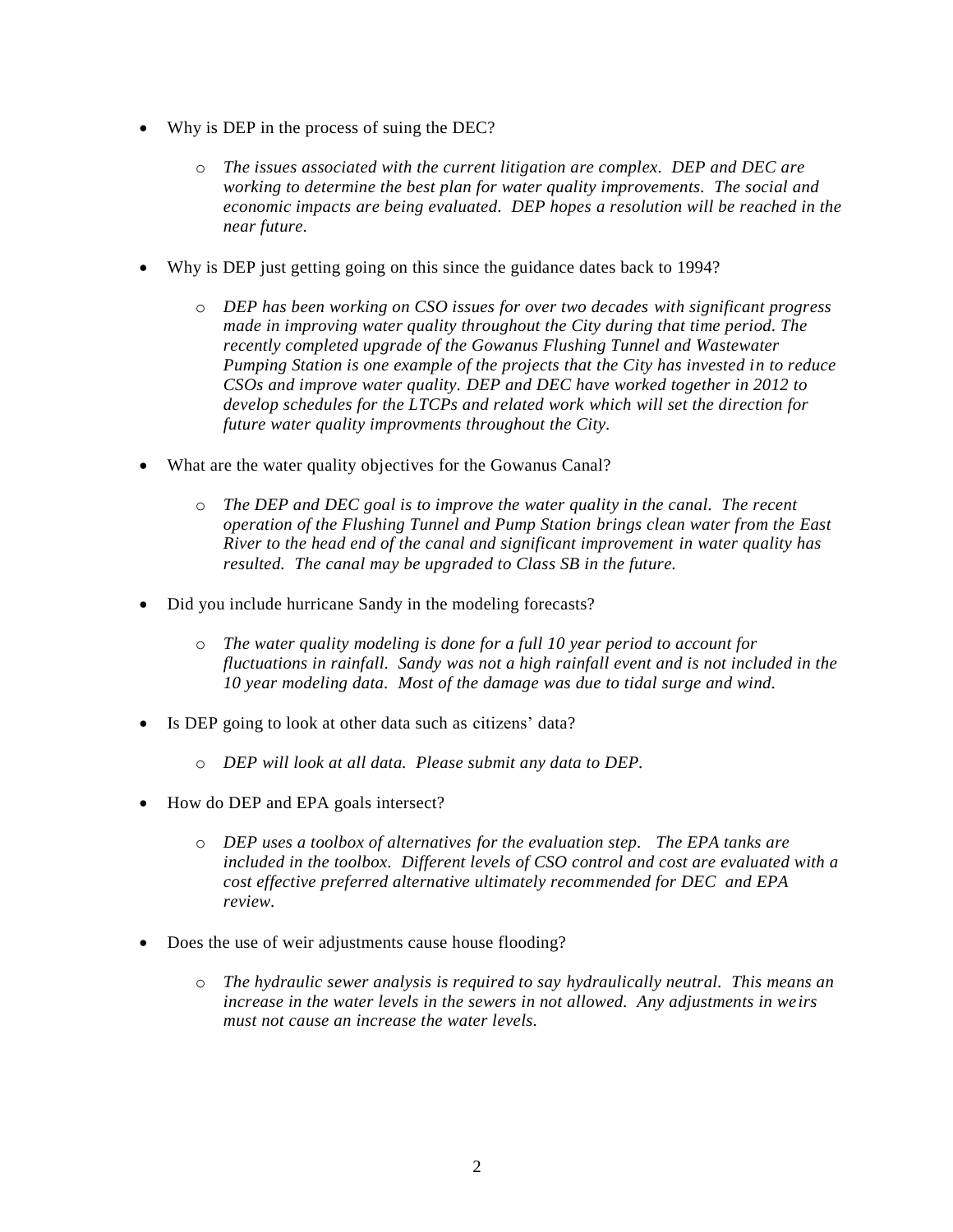- Will DEP and EPA coordinate the sewer construction along Carroll Street?
	- o *The HLSS study and design work is underway. The schedule for these projects will be coordinated when the design work is completed.*
- Citizen data shows there is more pollution in the turning basins, can HLSS be discharged to the turning basins?
	- o *DEP will look into the option of discharging to the turning basins. Other projects may be planned for the turning basins.*
- Shouldn't all planning be coordinated with EPA to save time?
	- o *DEP is coordinating with EPA and DEC. The consent decrees all have schedules that have been reviewed and approved by EPA and DEC as appropriate.*
- Superfund is based on toxins, are toxins being monitored?
	- o *Yes, sampling, analysis and modeling of the chemical constituents is being done.*
- Will the cost of the EPA tanks be included in the DEP budgets?
	- o *Yes, construction costs are paid for by the rate payers of the City. The cost of the tanks will become part of the DEP budget once the concept is approved.*
- Odors in the canal continue are worse than other neighborhoods. Can the odors be reduced? Raw sewage exists in the canal.
	- o *Odors will be reduced with the Flushing Tunnel and future improvements.*
- Is there higher water use for Gowanus Canal citizens?
	- o *DEP's recent records show flows to the WWTPs are declining. This is due to water conservation and improved sewer controls. The WWTPs have excess capacity at this time.*
- How is the CSO pilot project going?
	- o *The CSO flow monitoring pilot project data analysis is ongoing. Preliminary conclusions are that CSO flow monitoring is challenging in the existing regulators due to complex hydraulics and infrastructure configuration. Based on previous NYC investments in calibrated models and telemetry, the effectiveness of these tools in estimating and predicting CSOs, the need to minimize instrumentation complexity and operation and maintenance requirements, DEP has chosen to implement CSO flow monitoring on a temporary basis for critical outfalls under the CSO LTCP program. This decision allows DEP to make strategic investments to gain valuable insight into the collection system and CSO outfall dynamics while minimizing the long-term burden of ongoing O&M, instrumentation replacement and recalibration requirements.*